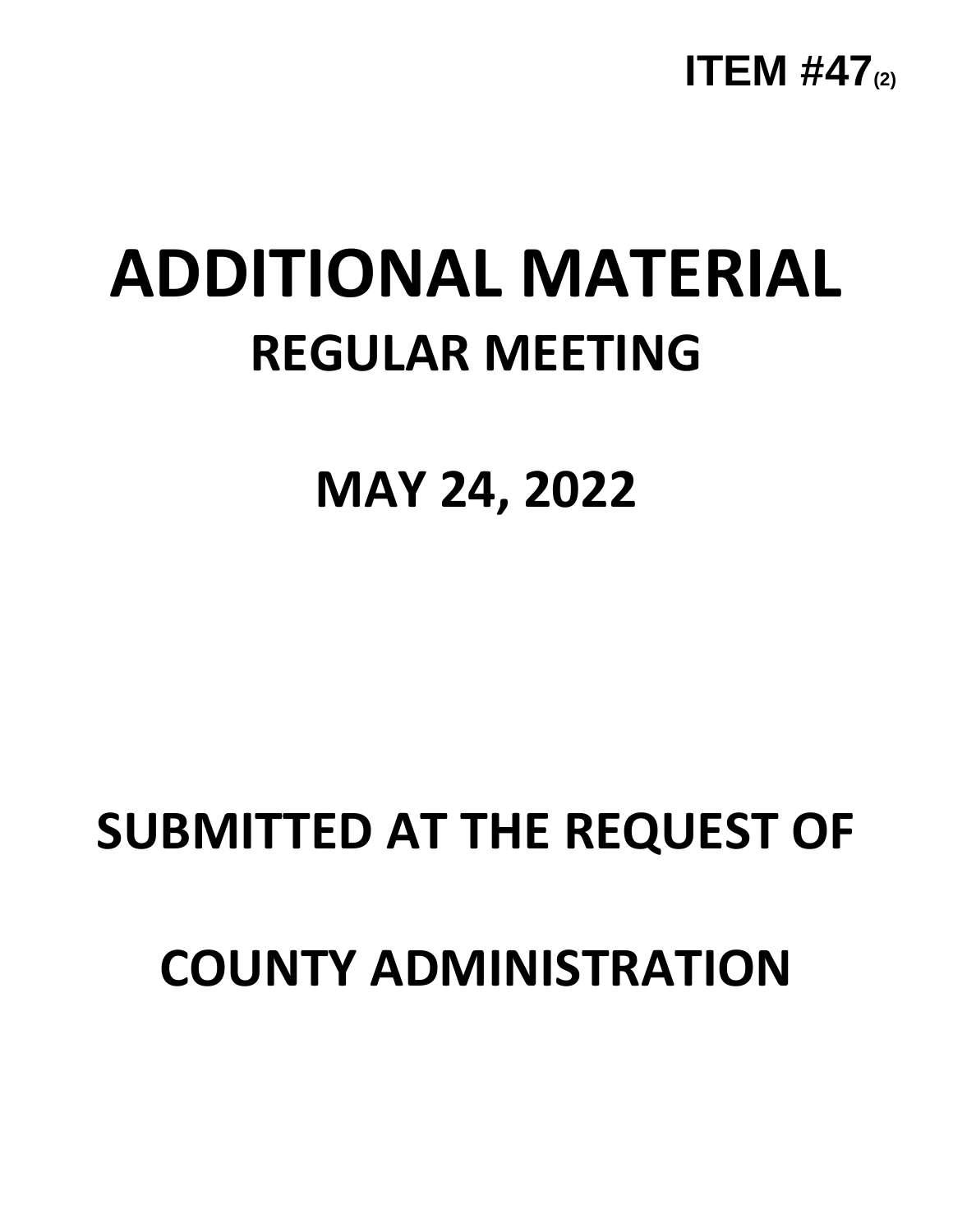

**MONICA CEPERO, County Administrator** 115 S. Andrews Avenue, Room 409 · Fort Lauderdale, Florida 33301 · 954-357-7362 · FAX 954-357-7360

| DATE:        | May 18, 2022                                                                                              |
|--------------|-----------------------------------------------------------------------------------------------------------|
| TO:          | Broward County Board of County Commissioners<br>Monica Cepero, County Administrator                       |
| <b>FROM:</b> |                                                                                                           |
| RE:          | City of Coral Springs Police Department License Plate Recognition or Video<br><b>Surveillance Systems</b> |
|              |                                                                                                           |

During Commissioner Briefings, several questions arose as to how the City of Coral Springs Police Department utilizes their Law Enforcement Surveillance (LES) systems, such as License Plate Recognition and Video Surveillance.

As a result of these questions, the County requested 5 years of disaggregated data on the number and types of traffic stops initiated, crimes that the LES systems helped solve, number of suspects that were apprehended/prosecuted, and number of missing persons found. The county also asked if any violence ensued as a result of the apprehension of any of the motorists or other actions associated with the use of the LES systems.

For your review, attached is the response received from the City of Coral Springs Police Department, distributed as additional material to Item #47(2).

Attachment



Broward County Board of County Commissioners Torey Alston • Mark D. Bogen • Lamar P. Fisher • Beam Furr • Steve Geller • Jared E. Moskowitz • Nan H. Rich • Tim Ryan • Michael Udine www.broward.org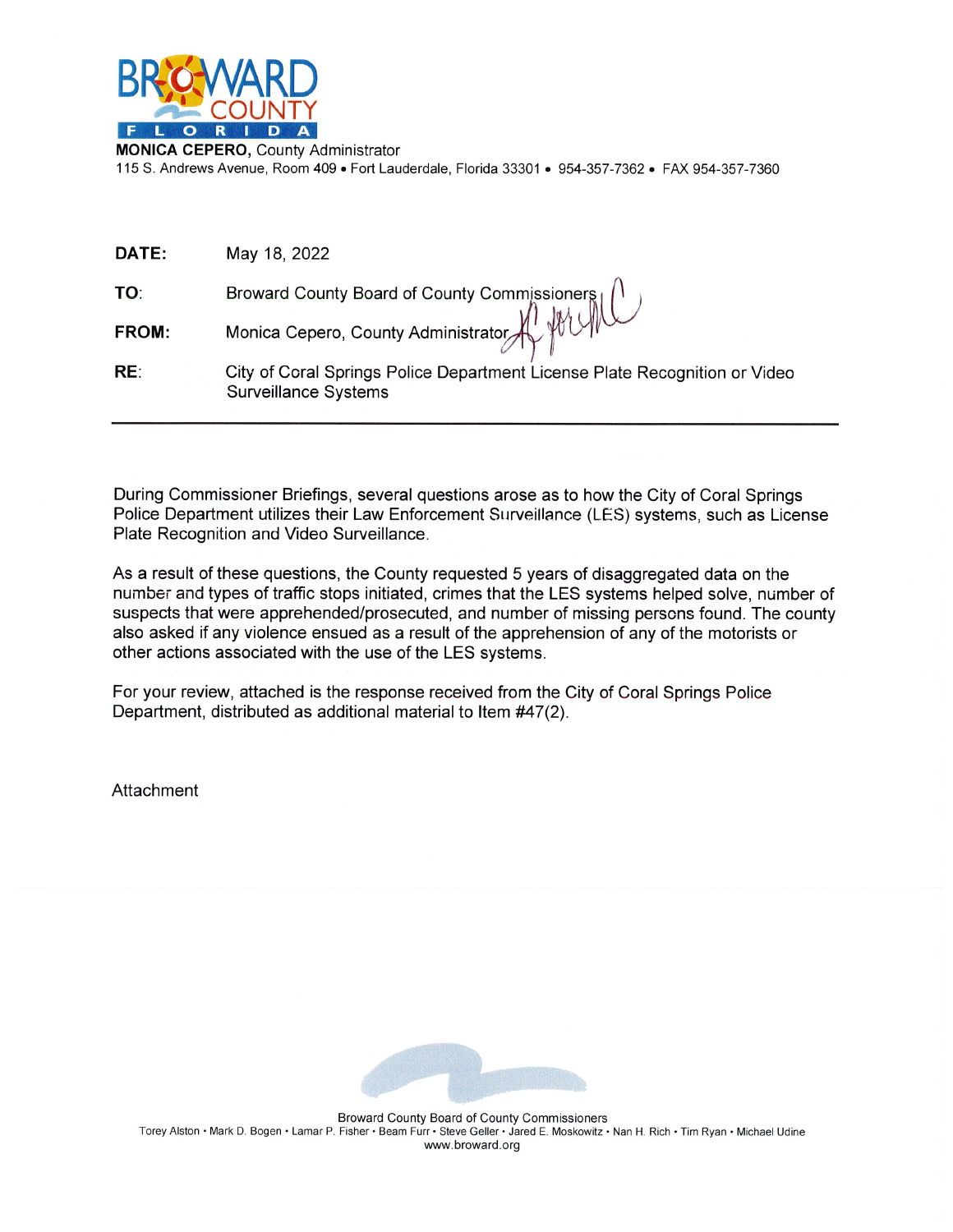**From:** Nicholas Mazzei [<nmazzei@coralsprings.org>](mailto:nmazzei@coralsprings.org) **Sent:** Tuesday, May 17, 2022 12:03 PM **To:** Brunner, Scott [<SBrunner@broward.org>](mailto:SBrunner@broward.org); Brad McKeone [<BMcKeone@coralsprings.org>](mailto:BMcKeone@coralsprings.org) **Cc:** Bea Slone <br/>bslone@coralsprings.org> **Subject:** RE: Law Enforcement Surveillance System Statistics

**External Email Warning**: This email originated from outside the Broward County email system. Do not reply, click links, or open attachments unless you recognize the sender's **email address** (not just the name) as legitimate and know the content is safe. Report any suspicious emails to [ETSSecurity@broward.org.](mailto:ETSSecurity@broward.org)

## Scott,

I wanted to reply with some of the information that you asked for. I will say that some of what you asked for is not data that is collected. There isn't a single day where the LPR system doesn't alert us to a stolen vehicle or license plate coming into the city. I can attest that the LPR and surveillance system has been a tremendous help in solving crimes in the city of Coral Springs, including the heinous crimes described below.

2015 – Homicide - CSPD officers responded to an address where a female was shot and killed in her bed. Her son ended up being a suspect. He denied that he was in Coral Springs at the time of the murder. LPRs put his vehicle in the city at the time of the murder. Ultimately he was arrested for the first degree murder of his mother. LPRs were just a piece of the puzzle that helped put this case together. Without the LPR placing him in the time and place of the homicide, this crime may not have resulted in an arrest.

2021 – Home invasion robbery where multiple shots were fired in a neighborhood. LPR cameras were able to identify the suspect vehicle following the victim home. All suspects arrested. Without the LPRs getting the tag of the suspect vehicle, law enforcement would only have a vague description of the suspect vehicle. Most likely, no suspects would have been identified nor arrested.

2019 – Homicide – CSPD officers responded to an address where a male was shot and killed in his driveway. Investigation revealed that he was followed home from a bank. LPR cameras identified the victims vehicle being followed by the suspect. Suspect arrested. Another random act of violence. Without LPR cameras this case goes unsolved.

2020 – Grand Theft – During the height of Covid, a tractor trailer was stolen out of the Coral Springs Industrial park. The trailer contained latex gloves and was valued at \$200,000. LPR and surveillance cameras identified the stolen truck with the suspects vehicle behind the truck. Two people were ultimately arrested.

These are some of the major cases that LPR and surveillance cameras were instrumental tools in solving the case. The number of stolen vehicles that are identified via LPR which resulted in arrest are too numerous to tally. We don't have any data where the LPRs led to a violent confrontation. Police tactics have changed over the past few years to reduce the number of violent encounters and mitigate police chases. Many times, there is no attempt to contact the "suspect" vehicle until it arrives at its